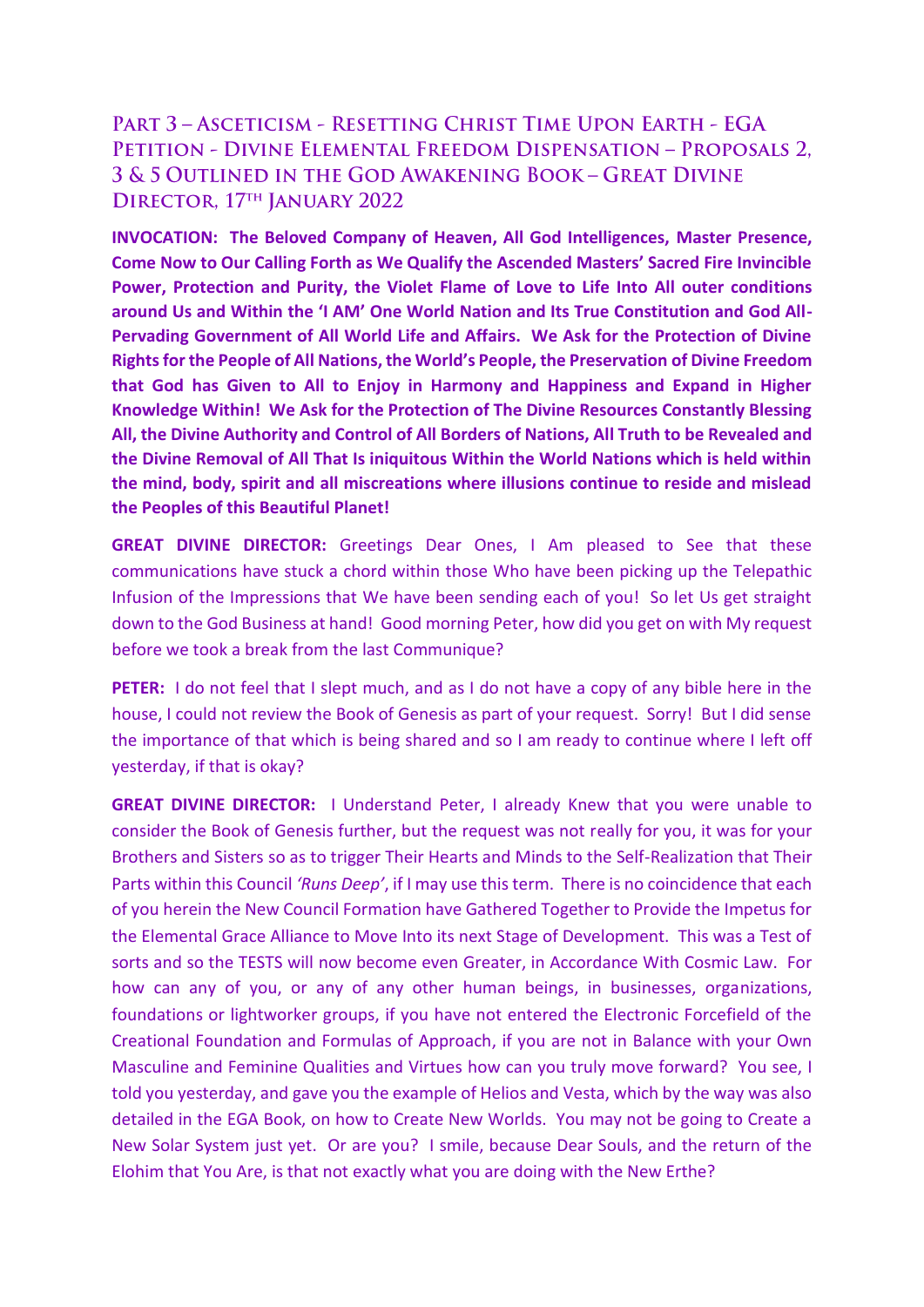So as the Teams of Masters, Priests and Sacred Scientists, is it not feasible even from the basic of logical intellectual mind, that you must Remember the Processes and Cosmic Laws First, before you can be put to the Ultimate Test? The Re-Creation of a totally dysfunctional, world in chaos, where its people, who are represented there, from over 250,000 Star Planets, Systems, Universes and Galaxies? You have even given it a New Name, The 'I AM' One World Nation, have you not? So it can be seen as a fantastical illusionary visual, but I Am here to Tell you, do not allow your human consciousnessto fool you in believing that all this is too far above your own capabilities or even beyond God's Divine Love to have His and Her Sons and Daughters to Create within His or Her Purity of Immaculate Conception! Thus, I bring this back into focus as part of the need to complete your Re-Balancing of the Divine Masculine and Feminine Energies.

So, Re-Writing the Book Of Genesis, is not an impossible task, for it is already Written, you are just being asked to find the Connections within Yourselves, to find that Inner Cave where the Scripts are Held, Protected and Cherished in the Sacred Vessel of the Holy Grail Repository awaiting Your Arrival to hold in your Hands and Read, Translate and Scribe into Tomorrows Languages of Light in Accordance with the New Consciousness of the 'I AM' One World Nation.

*'But how am I going to do that'?* I Hear you ask. You will do this, and so much more by practising periods of *'asceticism'* as the Nazarenes did back in the time of Jesus and many other Mystery Schools. Just like many religions do today, but in most cases today they do it with the lack of awareness of what they are actually trying to achieve.

In Lars Muhl's Book The Law of Light it says this about asceticism.

*"Asceticism has many references and depending upon where one may be along their journey it shall mean different things to them. Self-discipline, self-denial, strictness, moderation, sobriety, self-restraint and self-resistance are just a few of the reason why one enters into a state of asceticism. For the Nazarenes, these periods of 4, 7 or 40 days for self-discipline were undertaken. The phrase 'to walk for forty days in the dessert' is originally the Aramaic expression for finding a secluded place where one will not be disturbed and where the conditions are optimal for the process of this practice to unfold."*

*"The object of going out into the dessert was to consciously set oneself in an 'unprotected state' and in that way to confront oneself with mental temptations and cleanse oneself of the body's impurities. This involved a cleansing process in which one fasted by drinking water and eating only honey, aloe juice, dates, figs, avocadoes and olives. These foods were the only real source in the days of Jesus, but you can use similar qualities of foods to attain the same Goal if you wish. In this way, one heightens one's senses and mental Energy Levels, which was conducive to the ensuing Work with Visuals and Healing, not to mention the Creation of Worlds!"* 

*"The Sufis, describe the human being who is midway through life is a 'full cup' that needs to be emptied. According to their viewpoint a human being enters an incarnation as a full cup of*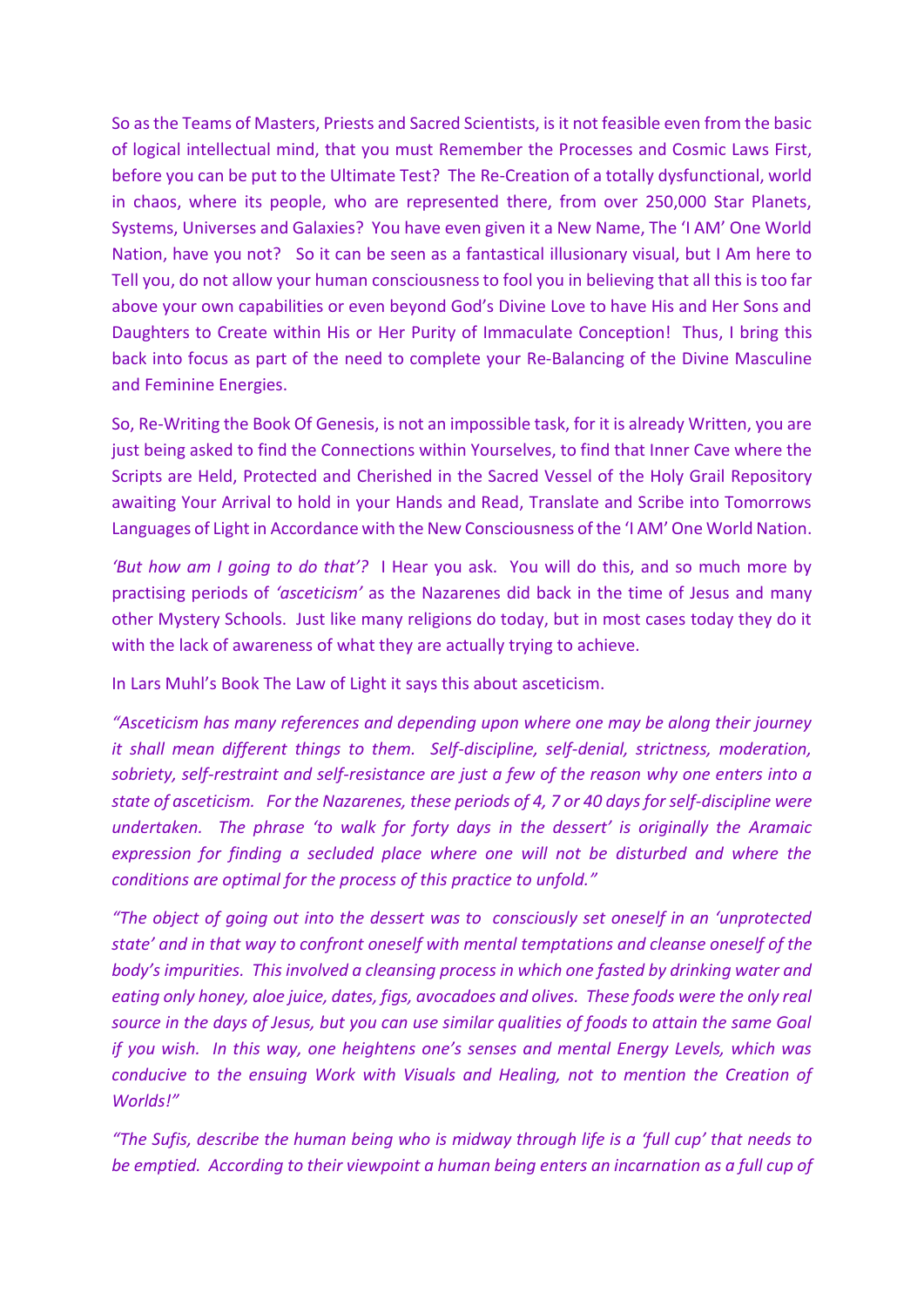*the Purest and most Beautiful Silence and Wordless Wisdom. But very quickly, this is replaced by noise and lessons. Until halfway through life, humans come to realise that the lessons have become lies and the noise is unendurable. Then it is time to 'empty the cup'!"* End Excerpts

It is no surprize then Peter, that you have recently concluded a 7-day ascetic journey where you were able to touch parts of yourself that you felt you had lost!

### But We digress!

Peter, I stand back now to give you the opportunity to present your thoughts and Proposal here, Thank you!

**PETER:** To carry on from yesterday I wish to first include this excerpt from a Serapis Bay Discourse about the Fukushima Clean-up, which brought to Light a Reflective comparison to the Proposal 2 in particular, 'Removal of the Powerful Life Streams That Control Human Malevolence'; which by the way we are yet to complete that Petition for its Grant to Initiate, which could also become part of this Overall Love In Action.

## **'Cleaning Up The Radiation Caused By The Failure At Fukushima And The Releasing Of The Elementals Trapped And Separated From Their Divine Purity - Part 2 - Serapis Bey, 13th April 2017'.**

*"I Call Forth Beloved Chohan Serapis Bey to continue with our Discourse. Bless You.*

*"Good day Dear Souls, I Am here and ready to continue where we left off yesterday. Today I am going to tell you something that potentially will sit you on your humanness, for the thought of such things from a human perspective, really does not compute. However, sometimes the Truth is hard to chew and it can take some time before the reality of such Truth comes to bear!*

*"This is a time for Truth and sometimes Truth is not popular, just like the Christ Letters. What I Am about to share may create a great deal of resistance. But nevertheless, I am asking you Peter, to follow My Lead, and Trust what I am going to say and then share it, with due diligence.*

*"I wish to set a scene, with regards to the aspect of nuclear fission, which has led to the result of where it is today. It is all now part of the history of the planet, that began with Albert Einstein's discovery of his work around the famous equation E=mc<sup>2</sup> in 1902. History will tell you of all of Albert Einstein's discoveries, but what it does not tell you, is what laid behind his discovery for the splitting of the atom, that resulted with the manufacture of the first atomic bomb within the framework of the Manhattan Project established in the USA in 1942.* 

*"The decision to manufacture a nuclear bomb of this magnitude of releasing such enormous levels of energy, that would destroy vast amounts of property, was made as a result of the attack on Pearl Harbour in 1941. In July of 1945, the first test was carried out and then as it was successful, the first bomb dropped upon human beings was at Hiroshima in August, followed by the one in Nagasaki.*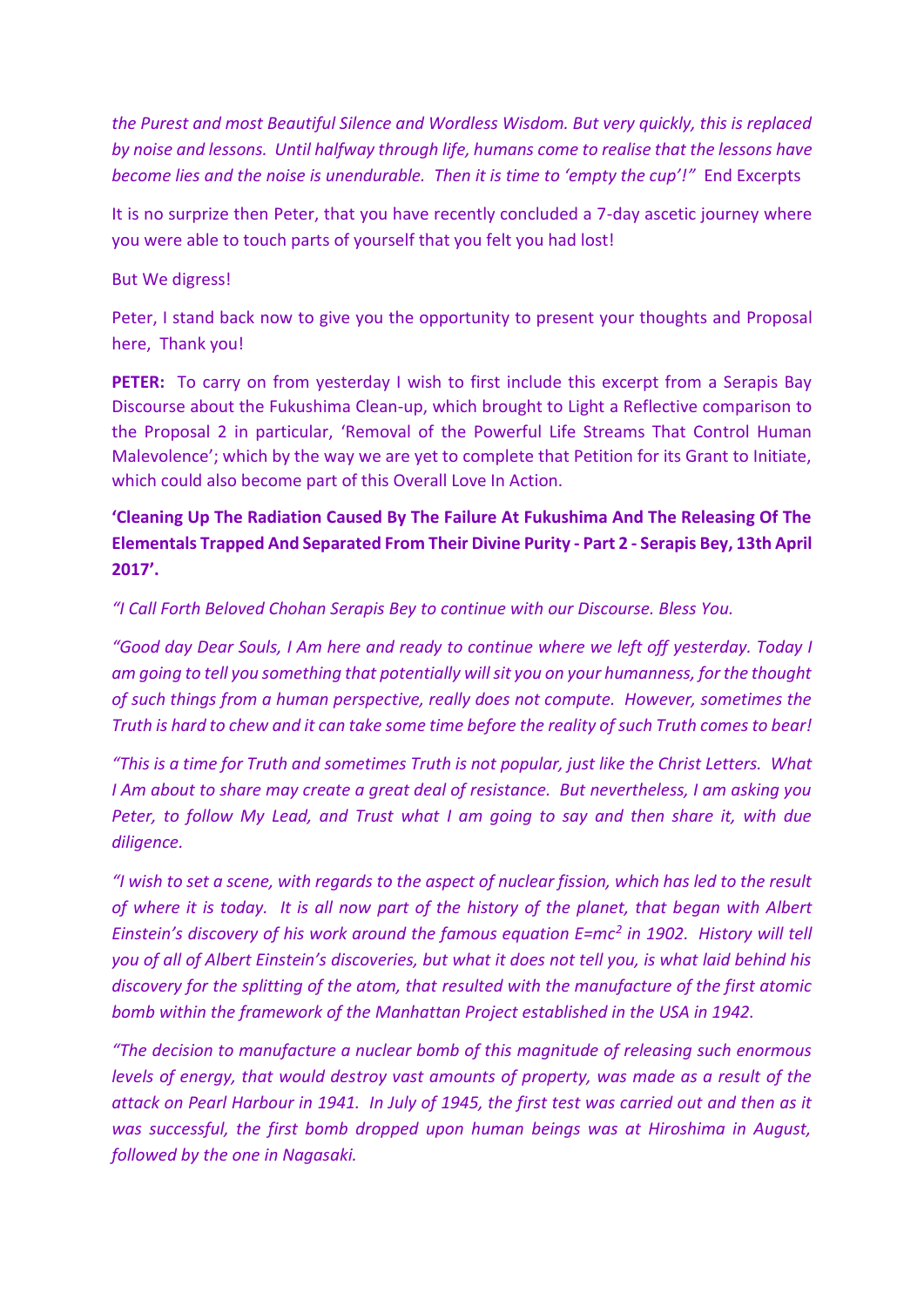*"In the time of Albert Einstein, a very old soul with an incredible mind for quantum theories, he had displayed through his theorizing relativity and was making huge advances in statistical mechanics. Some of his achievements had already produced the Photon Theory of Light, the establishment of mass energy concepts and all were upholding Unified Field theories. He sought those aspects of Natural Laws and the Principles he discovered reflected stability and potentiality for very powerful contributions to mankind.*

*"Before I tell you the next part of this story, you must understand that the discovery of the splitting of the atom through the equation E=mc<sup>2</sup> could not have happened without the Direct Permission from the Karmic Board of Directors. This was necessary, like all world events within an Evolving Planetary System, to save unnecessary and potentially prevent long term effects that could turn the tides of another Evolutionary Plan to fail.* 

*"Already within this Universe, atomic weaponry had led to the destruction of Planet Maldek, which Shekinah discussed in His Address in the first round of the EGA Discourses, and so there was great concern and deliberation by the Board to Protect an event that they could foresee from their positions of Their 'All Seeing Eyes' from happening again! There was a choice that had to be made; to allow humanity to play out their own evolution or intervene and offering a sliding door situation that could turn out for the better rather than the worst. Even though initially the result would be seen as a catastrophe that would kill thousands upon thousands of innocent lives.*

*"The Second World War for America was a time in their history that was a 'dark night' for this country. At the time, America was in a position of being totally overthrown by the then world powers, being Germany and Japan. Had America been overthrown, then the whole Divine Plan could have fallen into deeper world chaos and disarray, setting a whole new paradigm of world problems to overcome. The Evolutionary Plan for Humanity and Mother Earth, did not have that time available to allow that potential here. A balancing event, had to be found to prevent Germany and Japan not to conquer the USA, which would have led to Canada and South America as well.*

*"It was the attack on Pearl Harbour that turned the tides against America and this warranted some drastic actions which the Karmic Board of Directors had to deliberate upon for the Greatest Good of All Concerned.* 

*"And so, in accordance with Universal Law and the Principles of the 4th Ray, Harmony through Conflict, the decision was made to allow Albert Einstein to set the wheels in motion for such a weapon to be eventually made manifest for use against the aggressors of that future time. Even though further devastating potentials could occur as a result. Of course, Albert knew nothing of why he discovered the Equation, that never entered his consciousness. To him, it was just a natural progression of his work to date!*

*"The choice to introduce this potential was one made between the reality of two evils! America being overthrown and losing its Power and Position as the future New JerUSAlem in*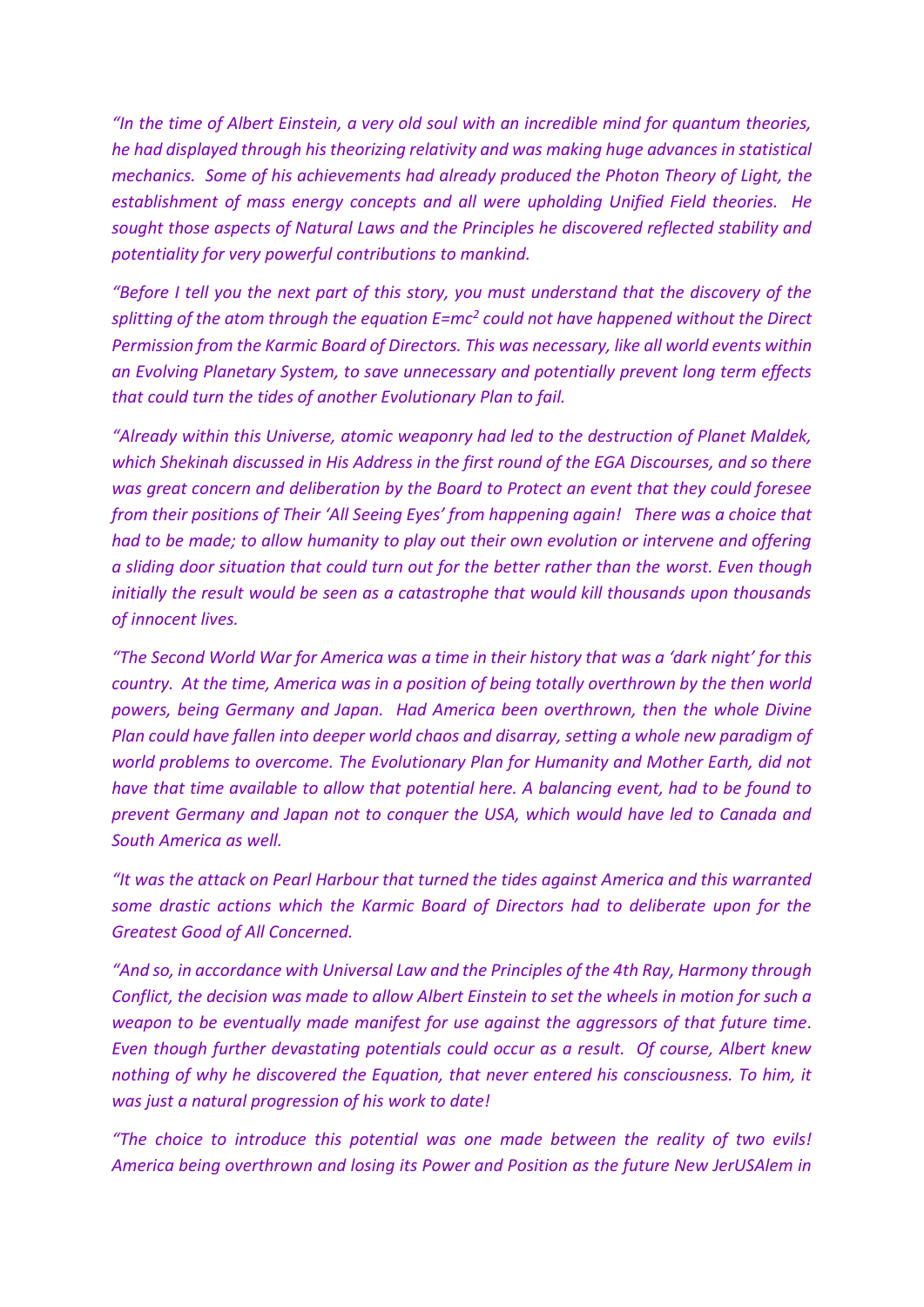*the overall Divine Plan, or that of the further development and use of atomic power against other world nations in any further possibilities of acts of war!*

*"No Hierarch, especially the Karmic Board of Directors, are for war, or destruction or loss of life. However, there is also that side of God's Creations that through Divine Universal Laws State, that Freedom is a God Given Right and so from time to time it necessitates actions that secure God's Freedom. This Law was shared when Jesus said, "and fear not them who kill the body, but are not able to kill the soul. But rather fear the one who can destroy both body and soul in hell".* 

*"So in the Judication of the Karmic Board of Directors, it was decided that it was necessary to allow such loss of life that did not lose the soul! Rather than having the mass loss of life and Spirit of a Nation that would also lose Its Soul.*

*"In this case, The Board was hopeful, as best They could be, that humanity of all nations would use nuclear power through fission for peaceful means, and not to harm, pollute or store the nuclear wastes, that would create cataclysmic situations in the future."* End Excerpt

As we review this Discourse and note the Cosmic Law that provides the Guidance to engage under extreme circumstances, I am sensing that *the 'Removal of the Powerful Life Streams That Control Human Malevolence'*, due to the present state of the world affairs, especially now with the covid virus and vaccine rollout and the attempt of the dark forces to use these to finally take over the masses of humanity, along with the Surveillance of 5G and 6G using many means of control through device addictions where the Universal *'Law of Freedom'* is a God Given Right, this action to remove those lifestreams, does appear to warrant these actions that secures Humanity's Freedom to enjoy God's *Freedom in His, Her Similitude and Image.*

These Discourses are showing the potentials and reasonings behind such introspection and reflecting on just when would it be necessary to intervene and where the laggard conscious will not surrender, they simply have to be corralled by their own miscreations and allowed to complete their own creation upon another planet that has been created and designed to continue to serve them in Accordance with Cosmic Law. **Is this that time?**

I close my sharing, Thank You!

#### **GREAT DIVINE DIRECTOR:** Bless You Peter! Indeed!

As you all will Know by now, it is not required for you to do anything regarding such a Proposal, however, We cannot do anything regarding this Proposal until Human Beings upon Ground Zero, who have sufficient Resonance and Knowledge of the Cosmic Laws Give Us Their Permission to Execute such a Proposal. The how, why or when is not your Responsibility, that Responsibility is Ours and Ours Alone! That is not to say that You, or Part of You is not over on this side of the Veil, for the Truth is, now that you have torn the Veils apart you are Indeed on both sides of the Veil! But it is Your Duty, Your Obligation, nothing more other than to follow the Cosmic Laws, to Ground the Laws into the Physical Plane through your Physical Bodies and the more Pure those Bodies are, the Deeper the Grounding and the Easier to Move